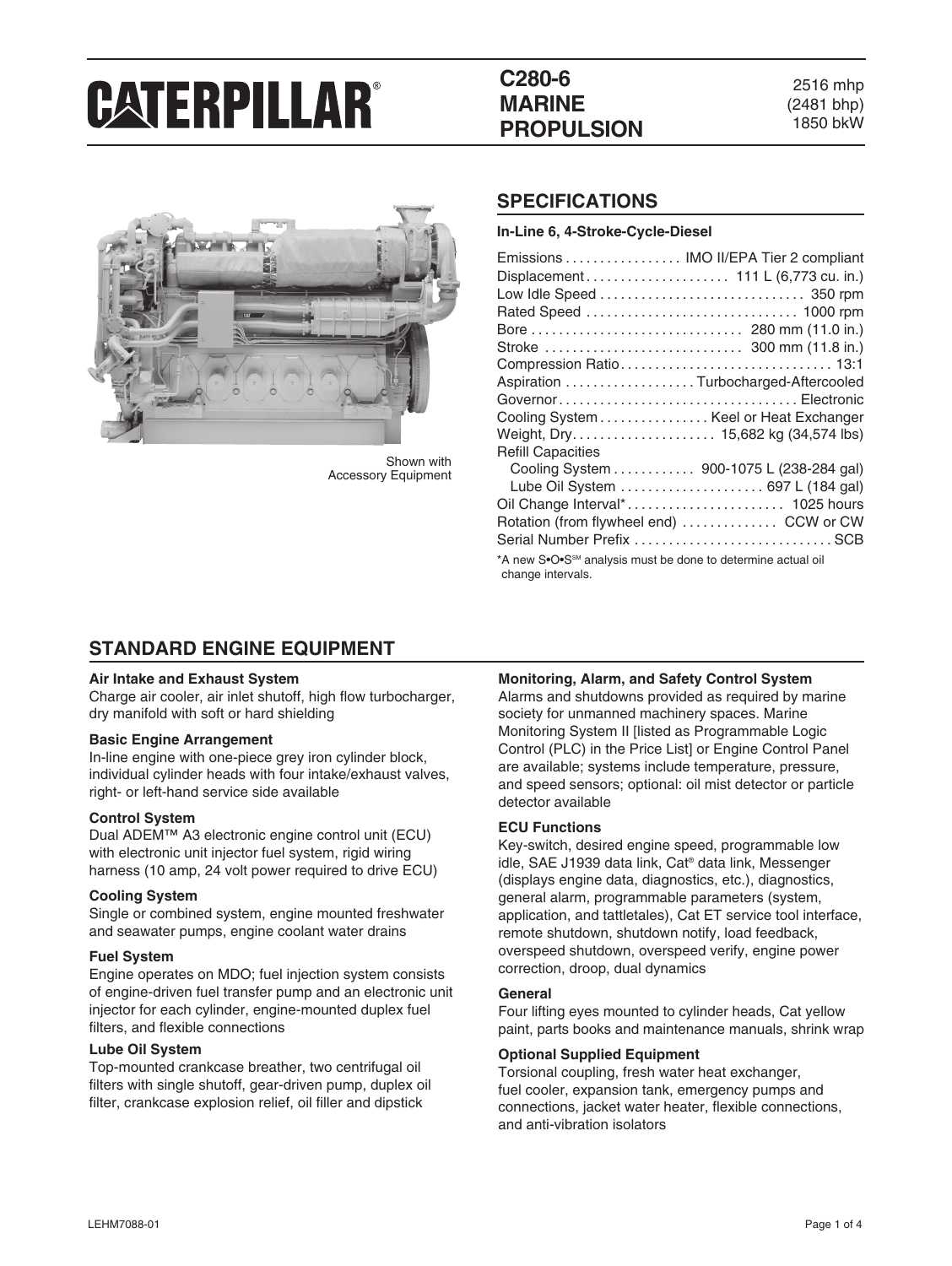## **C280-6 MARINE PROPULSION**

**2516 mhp (2481 bhp) 1850 bkW**

## **MARINE ENGINE PERFORMANCE**

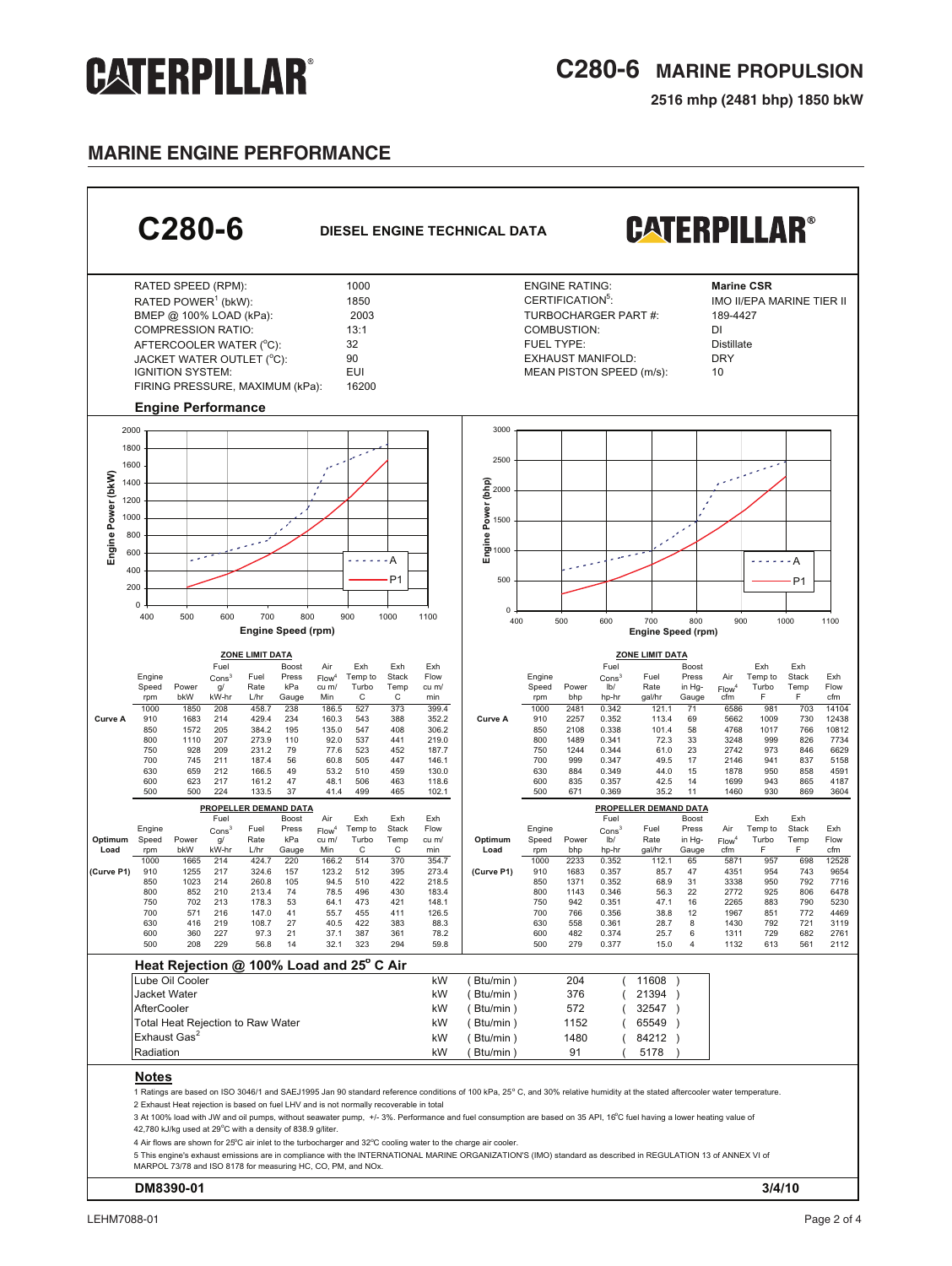## **C280-6 MARINE PROPULSION**

**2516 mhp (2481 bhp) 1850 bkW**

### **dimensions**



| <b>Engine Dimensions</b> |         |           |  |
|--------------------------|---------|-----------|--|
| (1) Overall Length       | 4011 mm | 157.9 in. |  |
| (2) Overall Width        | 1796 mm | 70.7 in.  |  |
| (3) Overall Height       | 2734 mm | 107.6 in. |  |

Note: Do not use for installation design. See general dimension drawings for detail.

| <b>Engine Weights</b>                                                                                          |                            |                              |  |
|----------------------------------------------------------------------------------------------------------------|----------------------------|------------------------------|--|
| <b>Engine Dry Weight</b>                                                                                       | 15,682 kg                  | 34,574 lb                    |  |
| <b>Shipped Loose Items</b><br><b>Torsional Coupling</b><br>Plate-Type Heat Exchanger<br>Instrument/Alarm Panel | 319 kg<br>400 kg<br>200 kg | 702 lb<br>880 lb<br>440 lb   |  |
| <b>Fluids</b><br>Lube Oil<br>Jacket Water<br>Heat Exchanger (FW, SW, LO)                                       | 634 kg<br>400 kg<br>70 kg  | 1,395 lb<br>880 lb<br>154 lb |  |